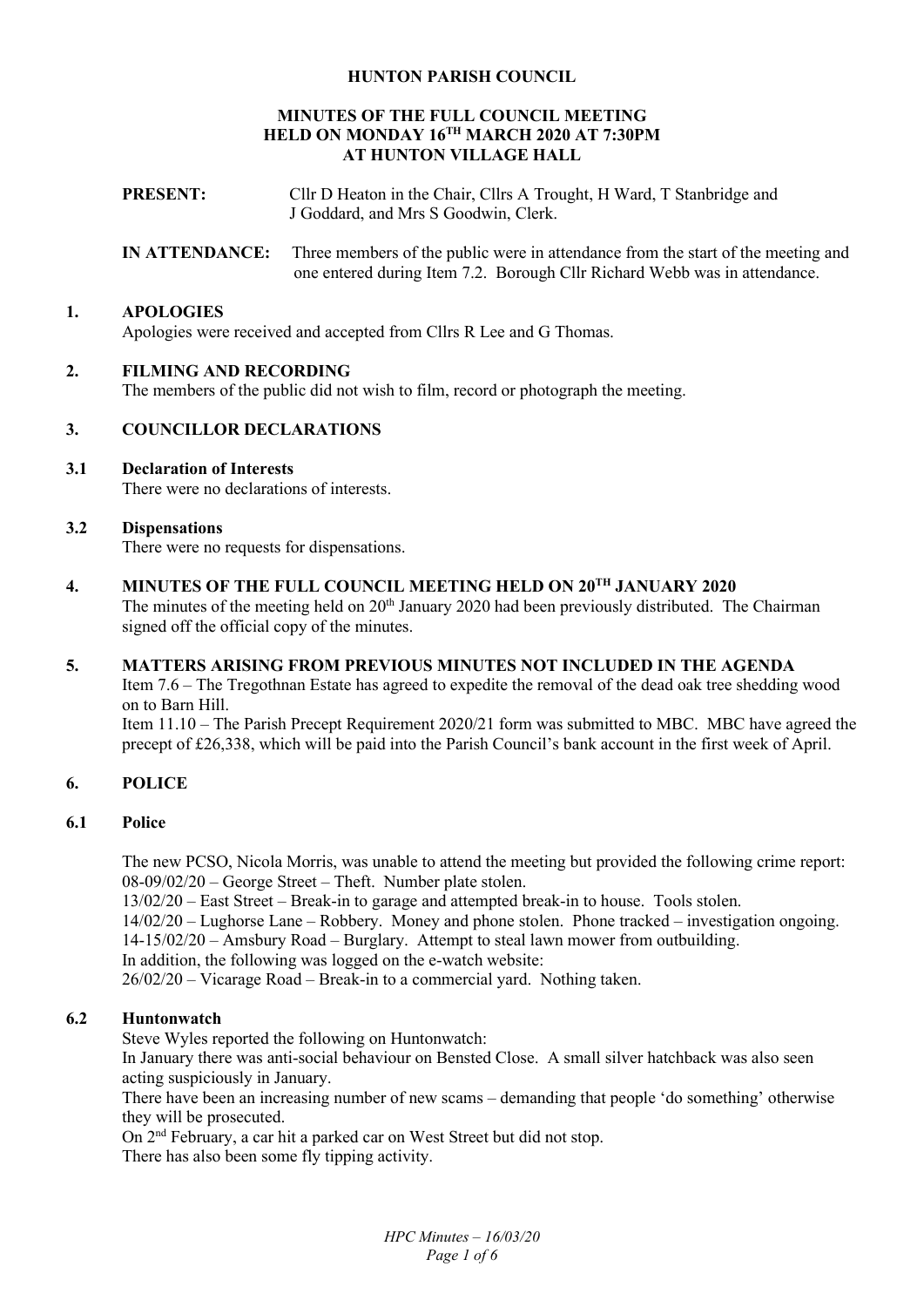## **7. LOCAL COMMUNITY**

# **7.1 King George V Playing Field Committee**

The Chairman of the King George V Playing Field Committee, Simon Taylor, was unable to attend the meeting. The following is an update from the Committee meeting held on  $11<sup>th</sup>$  March 2020:

A working party is meeting on 21<sup>st</sup> March to do some remedial work on the field.

One health and safety report has been received from MBC. The same comment appears as on previous reports regarding the multiplay equipment; the platform has rough edges delaminating. This will be looked at by the working party.

There is £6,199 in funds remaining.

A grant application for MBC SIPA funding has been successful and £878.04 will be received for an additional picnic table near the play area, a new bin to attach to the play area fencing and matting around the gate to the play area to prevent people slipping. The grant will be paid into the Parish Council's bank account.

The Committee contributed £1,000 towards the new Bowls Club changing rooms.

The trustees' indemnity insurance has been renewed with BHIB Insurance Brokers.

Issues for the Parish Council to consider:

- New barrier signage needs to be printed, a rota created for opening/closing and keys cut for relevant parties.
- Bins the Committee feel the best course of action regarding the bins is to replace the missing bin (as agreed by the Parish Council at its last meeting) and move the bin in the corner near the play area to a location in between the cricket and football pitches. There will be a new bin attached to the play area fencing (funded by the MBC SIPA grant). See Item 10.4.
- Turkey Oak tree the Committee would like the tree to be reduced further and a sign should be printed for the tree (as it is impractical to put a fence around it). See Item 7.6.

Cllr Heaton distributed four keys to the barrier padlock. A rota will be compiled for opening and closing<br>the barrier. Cllr Heaton will organise the signage and accretion of ACTION: CLLR HEATON the barrier. Cllr Heaton will organise the signage.

## **7.2 Hunton Village Hall Committee**

The Chairman of Hunton Village Hall Committee, Cllr Trought, reported that the new kitchen has been fitted.

# **7.3 Hunton Primary School**

Cllr Trought did not have anything to report.

# **7.4 Hunton Village Club**

Cllr Trought reported that the following events are due to take place at the Club:

- $\bullet$  25<sup>th</sup> April Film Night 'Fisherman's Friend'
- $\bullet$  8<sup>th</sup> May Quiz Night
- $\bullet$  6<sup>th</sup> September Beer Festival

# **7.5 Traffic and Road Safety Working Party/Highways**

Cllr Goddard reported that the speed monitoring exercise on East Street took place. The average speeds will be available from  $17<sup>th</sup>$  March, which Cllr Goddard will collate and email.

## ACTION: CLLR GODDARD

Cllr Ward commented that it was unfortunate the speed monitoring had taken place when there was roadworks on East Street and also bad weather, both of which would potentially cause people to slow down and therefore affect the results.

# **7.6 Tree & Pond Warden**

The Tree & Pond Warden, Mike Summersgill, provided the following report:

Ponds – there are a few more ponds in existence now due to the wet weather.

Trees – the Turkey Oak on the recreation ground was inspected by the same person who has previously inspected it (Crispin Tregoning). The tree is in the same condition as it was at the last inspection, but he recommends removing 30%. It is not urgent and can be cut in October when the next full tree inspection is also due. Consideration should be given to safeguarding when crowds are around by putting a sign on the tree or bunting around it.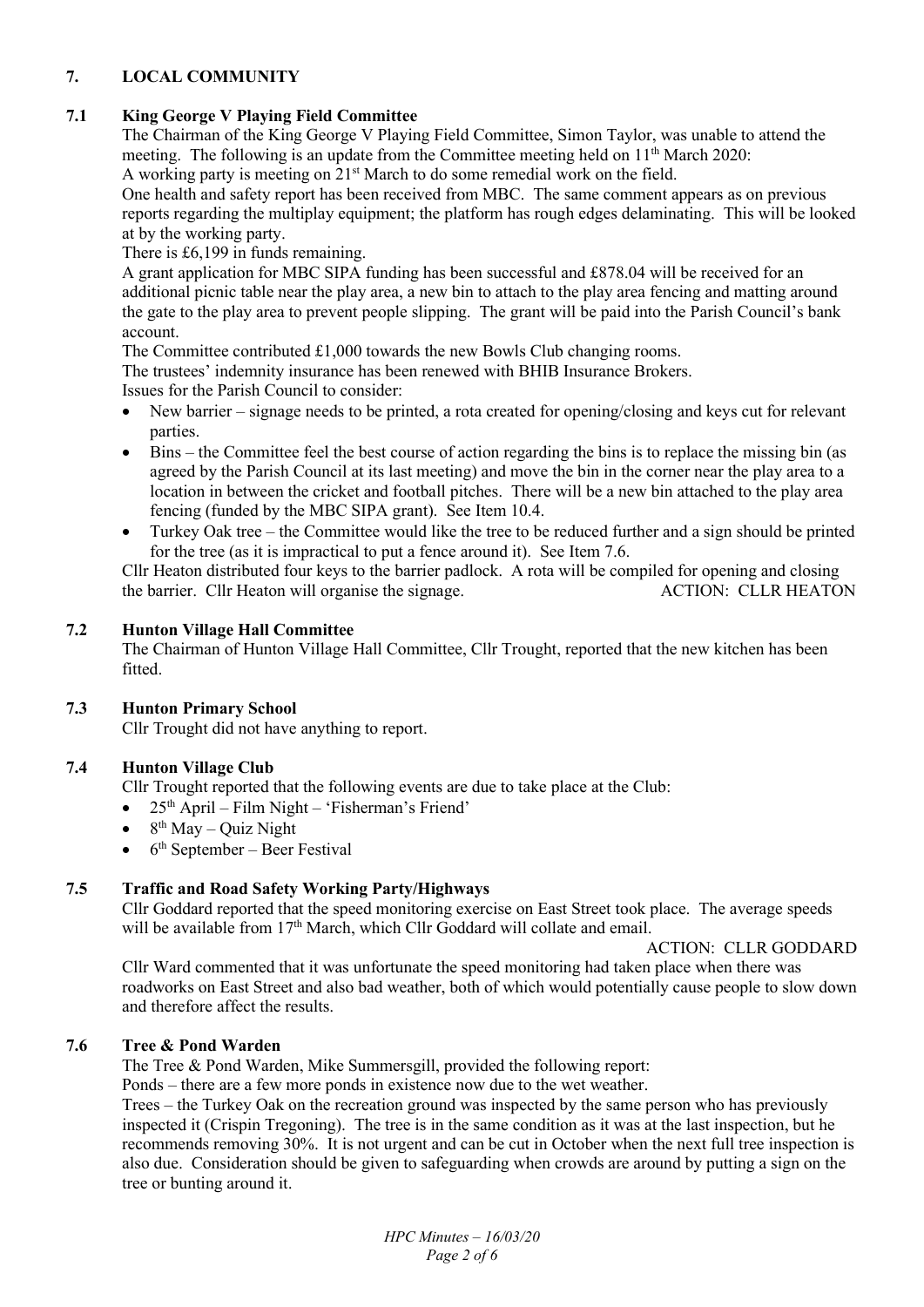Mr Summersgill also attended a talk on Ash Dieback and will put an article in the Hunton Herald next month.

Members **Agreed** that the Turkey Oak should be cut back by 30% in October 2020 and a sign should be printed and fixed to the tree. ACTION: ALL CLLRS/CLERK

#### **8. COUNTY & BOROUGH COUNCILLORS**

## **8.1 County Councillor**

County Cllr Stockell was unable to attend the meeting.

#### **8.2 Borough Councillors**

Borough Cllr Webb reported that Wares Farm is trying to route traffic away from Hunton and is planning to hold another meeting in spring. Local elections will not take place in 2020.

#### **9. PARISH COUNCILLORS**

#### **9.1 Liaison with External Bodies**

Cllr Thomas was unable to attend the meeting.

#### **9.2 Footpaths, Ditches and Flooding**

Cllr Heaton had received correspondence from a parishioner about the blocked culverts and drains in West Street who was very concerned as flood water washes on to her property when West Street floods, caused by cars driving through. She has also offered to be a Flood Warden. KCC Highways have blasted and cleared the culvert but they would like to put a camera down now. Cllr Heaton has replied with some suggestions to mitigate the flooding and asked her to contact the Parish Council when the road becomes flooded so road signs can be erected to stop cars passing through floods.

Cllr Ward reported flooding on East Street (at the first of the sharp bends) to KCC Highways. Mr Summersgill advised that KCC found a brick-built culvert on East Street and cleared the blockage but found two other chambers, so the culvert seems to cover the whole length of East Street. KCC have no records of it but do seem intent on finding out how the water can be cleared.

The Tree and Pond Warden also noted that there is a Yalding and Collier Street flood group who put flooding signs out, but Cllr Heaton advised that the flooding in West Street occurs before it does in Yalding

#### **9.3 Communication & Events**

There was nothing to report.

#### **9.4 Planning Issues and Consultations**

Cllr Thomas was unable to attend the meeting.

#### **9.5 Utilities**

Cllr Stanbridge will write a letter to South East Water for an update on the East Street water main replacement and will also write to the relevant company regarding the exposed cable to the south side of Redwall Lane. ACTION: CLLR STANBRIDGE

## **10. OTHER PARISH MATTERS**

#### **10.1 Parish Council Elections**

The government has postponed all local elections until 2021 due to the Coronavirus. Borough Cllr Webb advised that if a parish councillor was not planning to restand in 2020, they will continue in post until next year's election, so will have to resign if they do not wish to continue.

## **10.2 Annual Parish Meeting**

The Annual Parish Meeting was due to take place on 18<sup>th</sup> May 2020. Due to the Coronavirus the meeting will be left in abeyance for now.

#### **10.3 Litter Picking**

Cllr Heaton stated that the litter picking team are not allowed to pick litter in Hunton unless there is a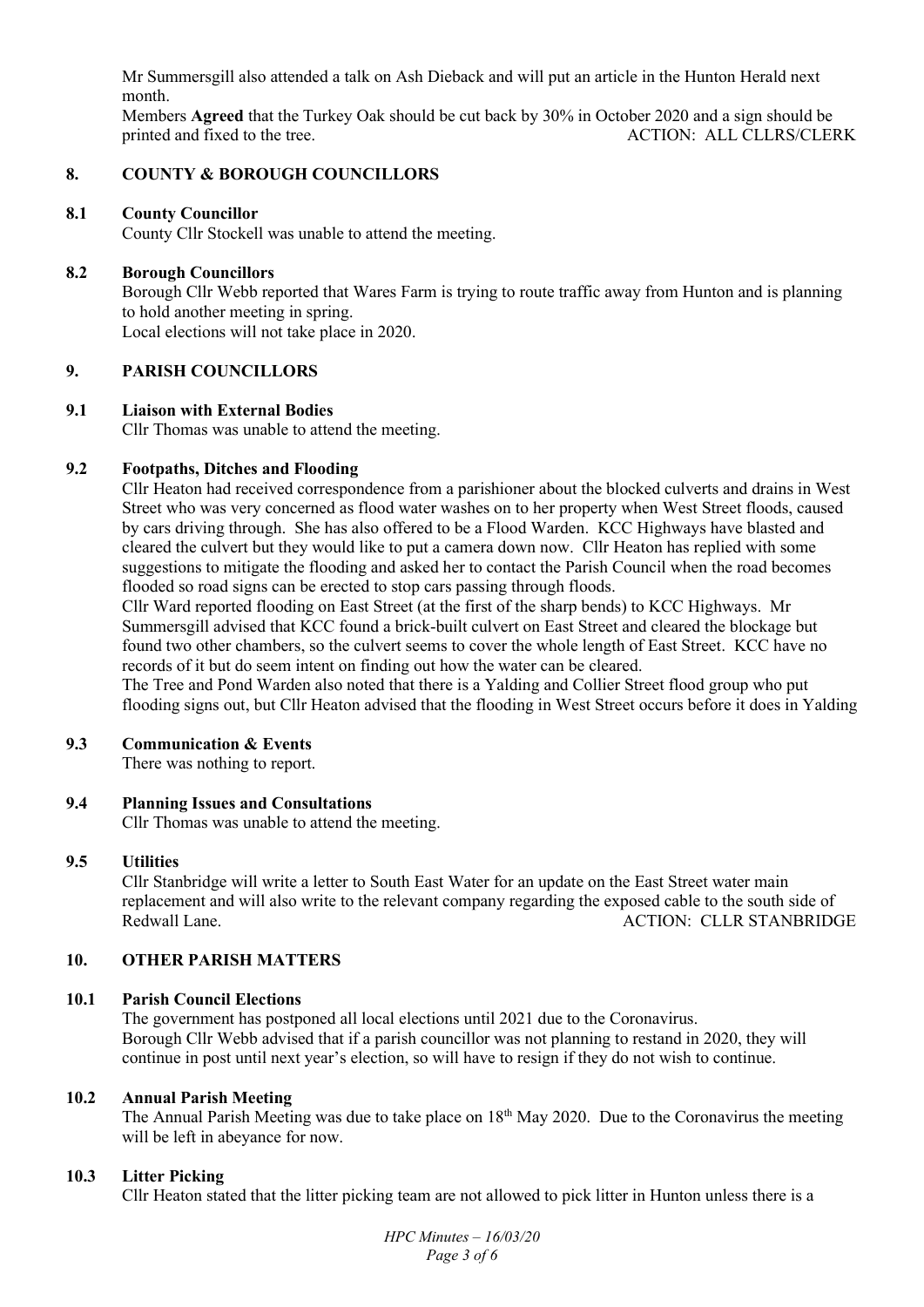footpath and the road has a 30mph speed limit. According to MBC, their risk assessment does not allow it as it is too dangerous, even though the litter picking team have been picking litter for years. Cllr Heaton asked Borough Cllr Webb if he could pursue this with MBC and also involve Borough Cllr Parfitt-Reid as there is a very keen litter picking group who wish to pick litter in Hunton. Cllr Webb agreed to pursue this with MBC.

## **10.4 Bins**

At the last Parish Council meeting Members agreed to replace the missing bin in the car park and purchase an additional bin. The Playing Field Committee (PFC) subsequently successfully applied for MBC SIPA grant funding for several items, one of which is a bin to attach to the play area fencing. Due to this the PFC has suggested moving one bin from that area further into the field and does not think it necessary to purchase an additional bin.

The Clerk brought details and prices of various types of bins to the meeting but owing to the need to reduce the meeting time due to the Coronavirus, Members **Agreed** that she should email the information round to Members. ACTION: CLERK

## **10.5 Clerk's Report**

A letter has been received from Hunton Bowls Club, thanking the Parish Council for the contribution of £1,000 towards the Club's new changing rooms.

A letter has been received from The Kent Men of the Trees, inviting the Parish Council to enter their annual 'Trees in the Village Competition'.

The NNDR bill for the cricket pavilion has been received from MBC. Due to the Small Business Rate Relief applied the bill is £0.

## **11. POLICIES**

## **11.1 Standing Orders**

The Parish Council last reviewed its Standing Orders on 18<sup>th</sup> March 2019. The NALC Model Standing Orders, on which the Parish Council's Standing Orders are based, have not changed since that time. Members reviewed the existing Standing Orders and **Agreed** to adopt them with no changes.

#### **11.2 Financial Regulations**

The Parish Council last reviewed its Financial Regulations on 18<sup>th</sup> March 2019. The NALC Model Financial Regulations, on which the Parish Council's Financial Regulations are based, were updated in July 2019. Revised Financial Regulations were drafted by the Clerk and circulated prior to the meeting. Members reviewed the updated Financial Regulations and **Agreed** to adopt them.

#### **12. FINANCE**

**12.3** 

#### **12.1 Budget Monitoring Report**

The Budget Monitoring Report to 29th February 2020 was **Noted**.

## **12.2 Income Received**

| The following income has been received since the last meeting:                               |         |
|----------------------------------------------------------------------------------------------|---------|
| Zurich Insurance Plc – Insurance claim for cricket pavilion                                  | £955.12 |
| Cllr Trought reviewed and signed the bank reconciliation.                                    |         |
| <b>Payments Made</b><br>Members Approved the following payments made since the last meeting: |         |
|                                                                                              |         |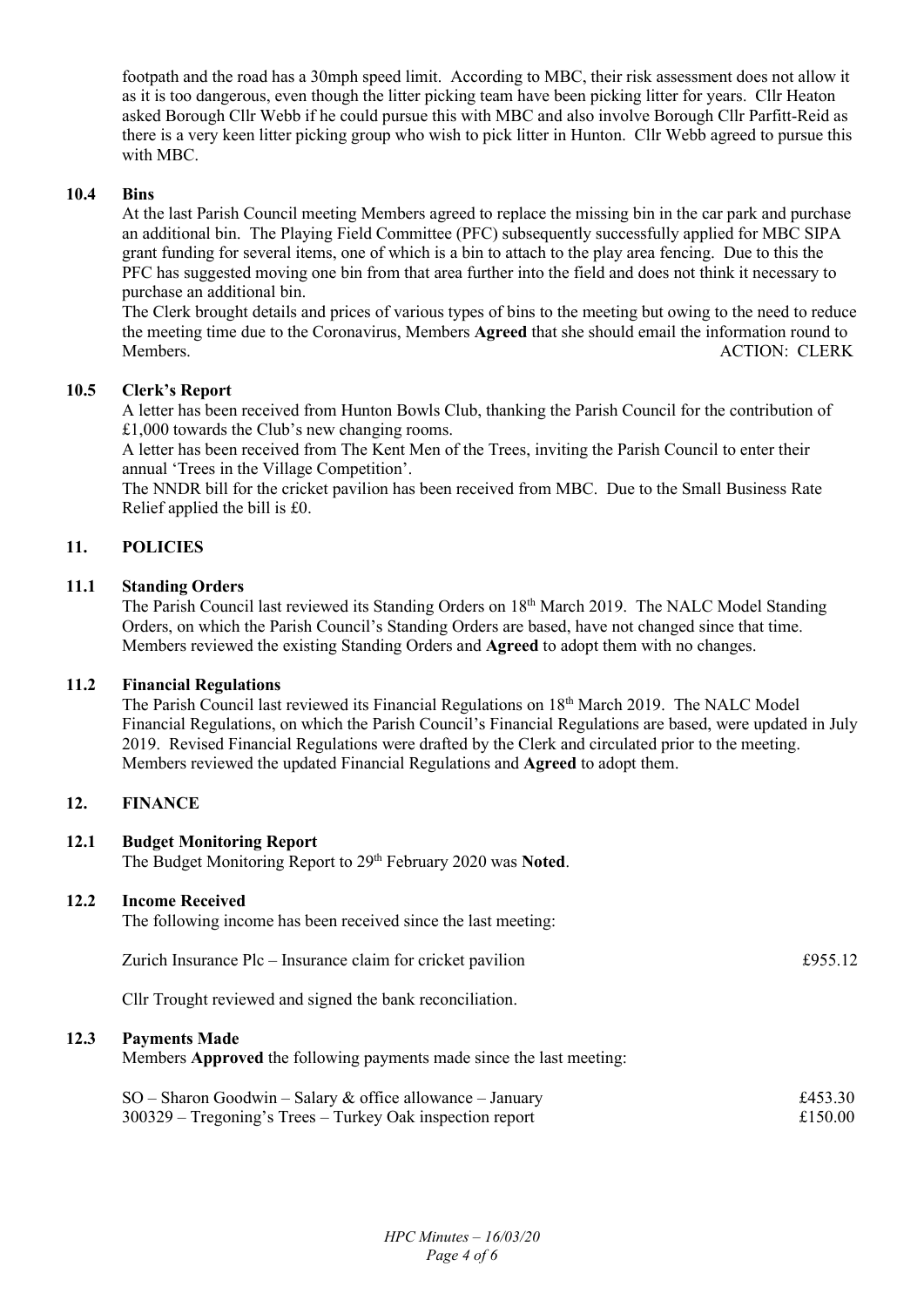## **12.4 Cheques for Signature**

Members **Agreed** that the following payments be approved, and the cheques were signed by Cllrs Stanbridge and Goddard:

| $300330$ – Mike Summersgill – Tree & Pond Warden travel expenses | £26.50 |
|------------------------------------------------------------------|--------|
| $300331 - ACRK - Annual membership$ subscription                 | £55.00 |
| $300332$ – Sharon Goodwin – Travel expenses/Postage              | £28.95 |

## **12.5 Security Lighting**

A quote of £840 plus VAT has been received from Q-Tec Solutions Ltd for the reinstatement of the security lighting following the vandalism of the existing lights. Members **Agreed** to accept the quotation.

Members **Agreed** that an insurance claim should be made.

Members **Agreed** that the security lights should not be reinstated until the barrier to the car park is being locked overnight. ACTION: CLLRS/CLERK

## **13. PLANNING**

## **13.1 Planning Application**

## **13.1.1 Park House, Lughorse Lane** – 20/500940/FULL

Replacement of barn granted consent for conversion to a single dwelling under application 17/506543/PNQCLA with a new dwelling. (revised scheme to 19/502113/FULL). Parish Council recommendation: No objection.

## **13.2 Planning Appeal**

## **13.2.1 Riverside House, West Street** – APP/U2235/C/19/3237423

Without planning permission, the erection of a structure comprising a moveable raised platform/balcony with balustrading to the western side of the first floor holiday let. Appeal against an Enforcement Notice. Parish Council comments: The structure is not in keeping with the area.

#### **13.3 Planning Enforcement** – The Chances, Lughorse Lane

 The Parish Council believes there are now five families living at The Chances which may be in breach of planning conditions. They are also lighting bonfires on the site and riding motorbikes up and down the footpath, which are prohibited. If anyone comes across this activity it should be reported to Community Protection, and 101 should be called if the motorbikes are seen on the road. The owner of the land near The Chances is not allowed to put fencing up (prevented by MBC) and has been suffering from the antisocial behaviour.

 Members **Agreed** that MBC Planning Enforcement should be contacted to see whether there are breaches of planning conditions. ACTION: CLERK Members **Agreed** that a letter of support should be sent to the owner of the land near The Chances.

ACTION: CLERK

#### **13.4 Planning Decisions**

The following planning decisions, made by Maidstone Borough Council, were **Noted**:

## **13.4.1 Mistletoe Cottage, Grove Lane** - 19/505867/FULL

Demolition of existing garage and erection of two single storey buildings providing a garden store with glazed link to annexe ancillary to main dwelling. Parish Council recommendation: No objection. Maidstone Borough Council decision: Permitted.

#### **13.4.2 Southover, Grove Lane** – 20/500030/FULL

Erection of a single storey extension and internal alterations. Parish Council recommendation: No objection. Maidstone Borough Council decision: Permitted.